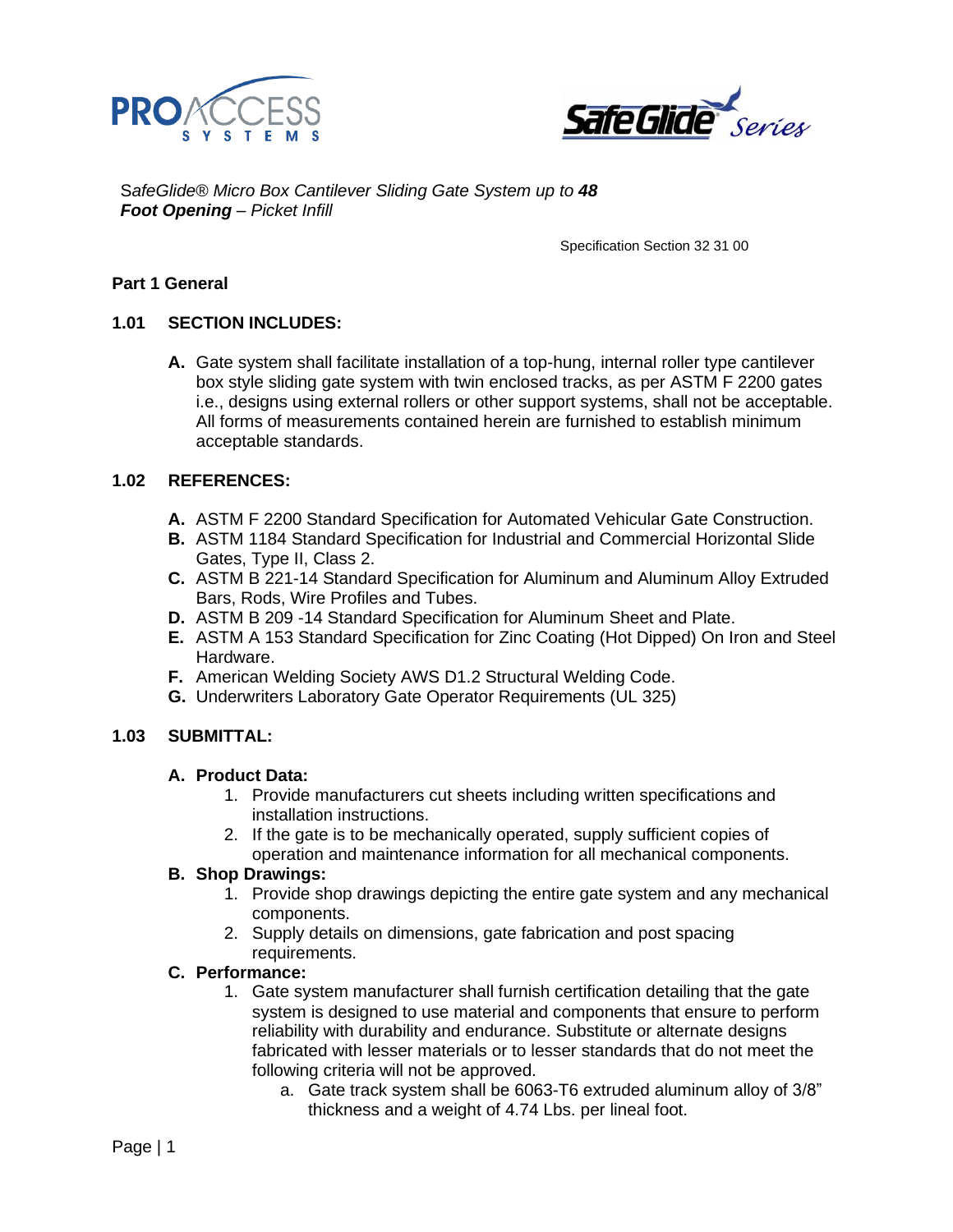- b. Gate system counterbalance will meet or exceed the ASTM F 2200 Standard Specification minimum requirement of 40%.
- c. Trolley and wheel guide assembly brackets shall be hot dipped galvanized or powder coated steel with a minimum of  $\frac{1}{2}$ " thickness.
- d. Trolley hanger brackets shall be gusseted for additional strength.
- e. Trolley assemblies shall be proven to withstand continuous duty with pre-lubricated bearings, captured seals and shock resistant races.
- f. Internal-roller trolley assembly shall be self-aligning, swivel ball-andsocket type running on four bearing wheels. Bearing wheels shall have a minimum 2-inch diameter and 9/16-inch width, rated as heavy duty, with a basic dynamic load rating of 2,750 pounds per bearing. Truck body shall be a one-piece structural grade 356-T6 aluminum alloy casting, equipped with milled steel guide wheels with oilite bushing to ensure lateral alignment within the track. Guide wheel axle shall extend through the top and bottom of the truck body to assure that, regardless of wear, the guide wheels cannot come loose from the axle and lodge in the track. Internal-roller trolley assembly shall be affixed to the trolley hanger bracket by means of a 5/8-inchdiameter industrial-grade rod end/center bolt, with a maximum static load rating of 10,000 pounds. Attachment of the center bolt to the truck body shall be by means of a swivel joint to ensure equivalent and consistent loading on all bearing wheels and internal track surfaces throughout the travel of the gate. Internal-roller truck assembly shall have the same reaction load as the enclosed track.

### **D: Certifications:**

- **1.** *ASTM F 2200 Standard Specification for Automated Vehicular Gate Construction*.
- **2.** *ASTM F1184 Standard Specification for Industrial and Commercial Horizontal Slide Gates*.
- **3.** UL Sticker on Mechanical Operator if used.
- **4.** Welders and fabricators must be certified per AWS D1.2 structural welding code.
- *5. ASTM A 123 Standard Specification for Zinc Coating (Hot Dipped) On Iron And Steel Hardware.*
- *6.* ASTM B 221-14 Standard Specification for Aluminum and Aluminum Alooy Extruded Bars, Rods, Wire Profiles and Tubes.

# **PART 2 – PRODUCTS:**

### **2.01 CANTILEVER SLIDE GATE MANFACTURERS:**

- **A.** The SafeGlide*®* Micro Box cantilever gate system shall be manufactured by Pro Access Systems Inc., 116 Paul Street, Elburn, Illinois 60119 800-800-3356, fax 630- 620-0063. G8PRO.COM
- **B.** Gate manufacturer or supplier must certify that gate is manufactured in accordance and compliance with *ASTM F 2200 Standard Specification for Automated Vehicular Gate Construction*.
- **C.** Upon request, gate manufacturer must furnish independent certification that it followed a documented Welding Procedure Specification and appropriate Procedure Qualification Record ensuring conformance to the AWS D2.1 welding code and/or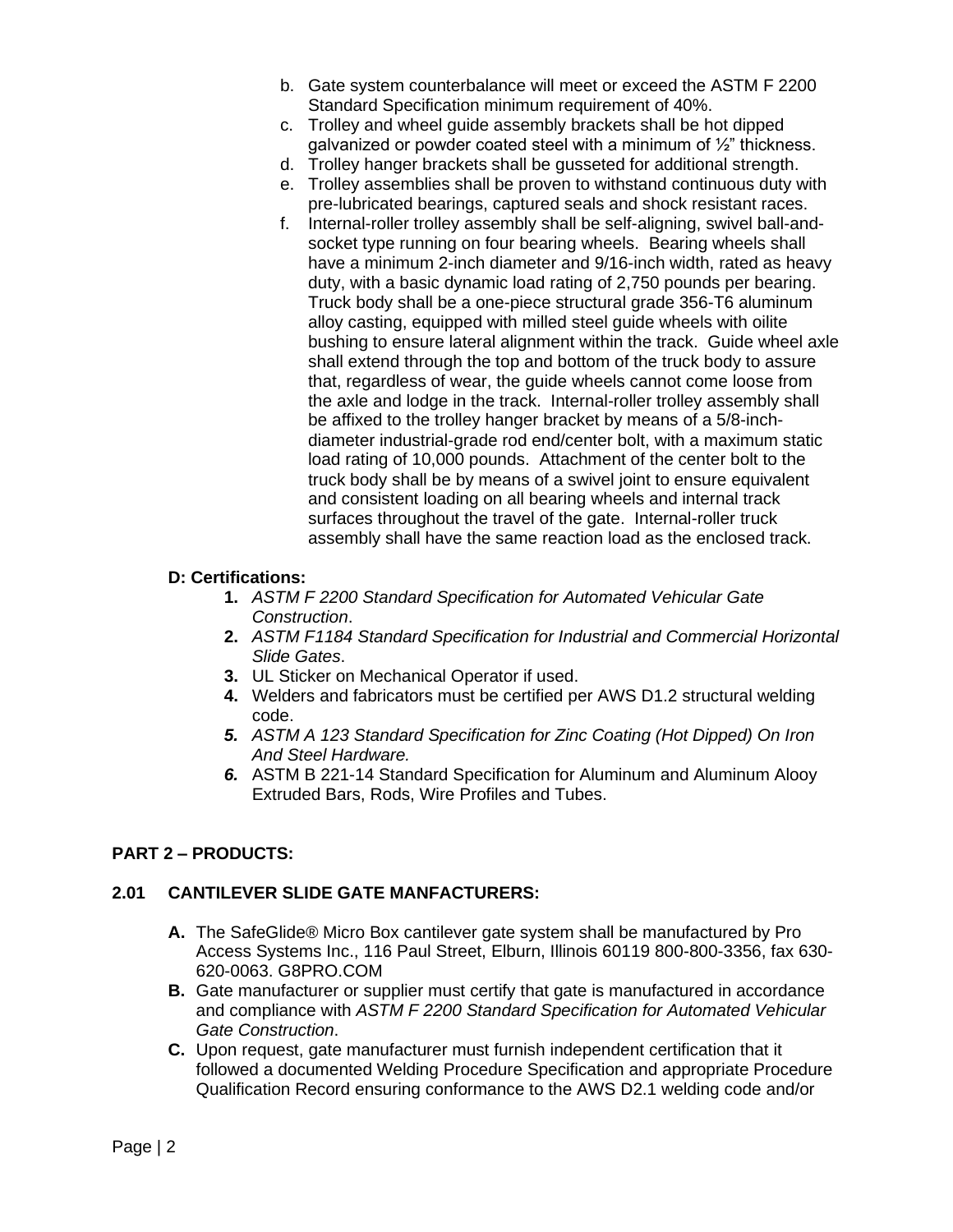Individual Certificates of Welder Qualification documenting the completion of the requirements of the AWS D1.2 code.

# **2.02 GATE DIMENSIONS:**

**A.** SafeGlide*®* Micro Box Cantilever Slide Gate dimensions shall be as specified on the detailed drawings.

# **2.03 GATE FABRICATION DETAILS:**

- **A.** Materials:
	- 1. Gate frame shall be fabricated from 6063-T6 grade aluminum alloy tubing and extrusions and shall meet the *ASTM B 221-14 Standard Specification for Aluminum and Aluminum Alloy Extruded Bars, Rods, Wire, Profiles and Tubes.*
	- 2. Any non-structural aluminum trim components will be 6061-T6 grade aluminum alloy and shall meet the *ASTM B209-14 Standard Specification for Aluminum Sheet and Plate*
	- 3. Hardware components are fabricated from  $\frac{1}{2}$ " hot dipped galvanized steel per *ASTM A 153 Standard Specification for Zinc Coating (Hot Dipped) On Iron And Steel Hardware.* If specified, optional corrosion resistant colors are available for the gate and any hardware components.
- **B.** Gate Frame
	- **1.** Gate frame shall be fabricated from a minimum of 2" x 2" 6063-T6 grade aluminum alloy tubing weighing a minimum of 1.1 pounds per foot. Micro Box gates measure 10" from the outside surface to the inside surface. Gate frames shall be welded at all corners to form a rigid unit. Gate shall be fabricated as a single weldment up to a gate opening size of 30' or overall length of 42'6". Gates for openings greater than 30' our overall length of 42' 6" may require a splice for purposes of shipping. Spliced gate frames will include sleeved splices in each horizontal component and non-sleeved splices in the diagonal components for infield bolted connections and final assembly using eight (8) 3/8" bolts at each splice.
	- **2.** Gate frame shall have diagonal bracing of 2" x 2"-inch, 6063-T6 grade aluminum alloy, weighing a minimum of 1.1 pounds per lineal foot. Combined with tubular aluminum, installed in the vertical plane throughout the gate proper and the counterbalance to add further rigidity to the gate and eliminate the need for vertical chord adjustment.
	- **3.** 1" x 1" 6063 -T6 grade aluminum alloy tubing weighing a minimum of .56 pounds per foot are installed in alternating direction between the 2" x 2" standoffs in both the horizontal and vertical components.
- **C.** Vertical Components:
	- 1. Internal vertical members shall be no less than 2" x 2", 6063-T6 grade aluminum alloy, weighing a minimum of 1.1 pounds per lineal foot*.* Internal verticals shall be spaced apart no more than four (4) feet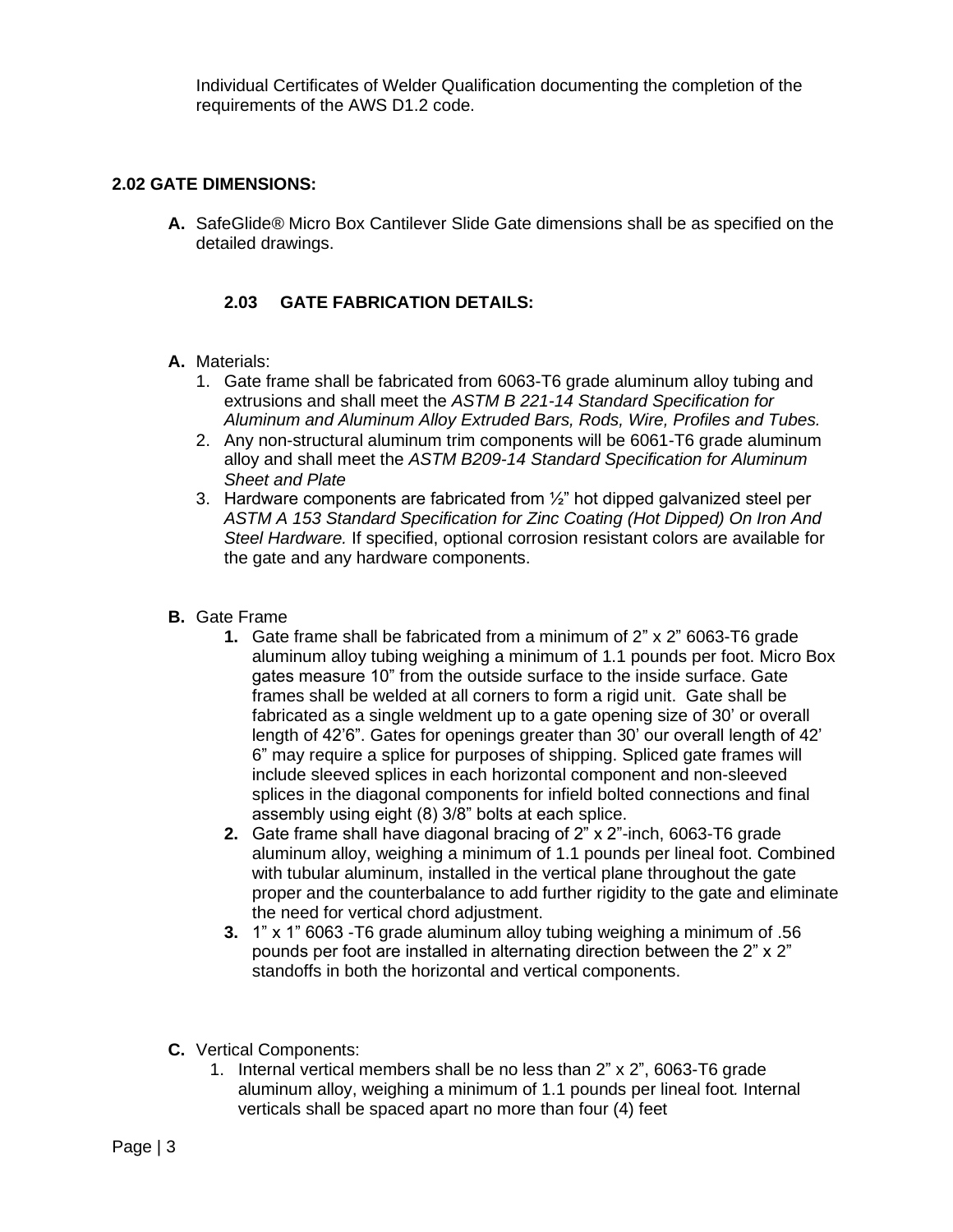- **D.** Gate Track:
	- 1. Enclosed tracks shall be a one-piece extrusion of 6061-T6 structural-grade aluminum alloy, weighing a minimum of 4.74 pounds per foot for gate openings up to 40 feet. Spliced Track shall be formed to enclose the internalroller truck assemblies and structurally adequate to serve as the load-bearing surface for the gate panel. Reaction load rating of the track shall be a minimum of 2,000 pounds.
- **D.** Welding Standards:
	- **1.** All welding on the gate conforms to the Welding Procedure Specification and Procedure Qualification Record to the AWS D2.1 welding code and all welders are certified under the AWS 2.1 welding code.
- **E.** Gate Mounting:
	- 1. The gate frame is suspended and supported by four (4) self-aligning trolley assemblies each equipped with four (4) vertical wheel bearings and two horizontal guide rollers. See 1.03 (F) Each of these trolley assemblies is mounted with a gusseted ½" hot dipped galvanized per *ASTM A 153 Standard Specification for Zinc Coating (Hot Dipped) On Iron And Steel Hardware*. steel trolley hanger bracket. Trolley hanger assembly shall consist of a minimum  $\frac{1}{2}$ " thick steel plate, gusseted, which is to be affixed to a 4-inch O.D. post by means of 1/2-inch diameter U-bolts. Optional 6 5/8-inch round; 4- and 6-inch square are also available. All mounting hardware shall be hot dipped galvanized or if specified, optional corrosion resistant colors are available for the gate and any hardware components.
	- *2.* Bottom guide assembly shall consist of a ½" galvanized steel mounting bracket with one (1) 3" diameter phenolic roller wheel bearings mounted in such a way as to limit or contain gate lateral movement without binding. These are furnished with wheel covers to comply with UL 325, Roller wheels shall be braced top and bottom by the essential construction of the bottom guide in such a fashion as to prevent lateral gate movement which could deform the axles of the wheels and defeat the bottom guide assembly. Bottom guide roller assembly is mounted to a 4-inch O.D. post by means of 1/2-inch diameter U-bolts. Optional 6 5/8" round; 4" and 6" square are also available.
	- **3.** Any gaps between the gate frame and any gate posts greater than 2  $\frac{1}{4}$ " must be filled with the provided baffle kits in accordance with ASTM F2200-05 regulations.
- **F.** Diagonal Components:
	- **1.** Gate frame shall have diagonal bracing of 2" x 2"-inch, 6063-T6 grade aluminum alloy, weighing a minimum of 1.1 pounds per lineal foot. Combined with tubular aluminum, installed in the vertical plane throughout the gate proper and the counterbalance to add further rigidity to the gate and eliminate the need for vertical chord adjustment.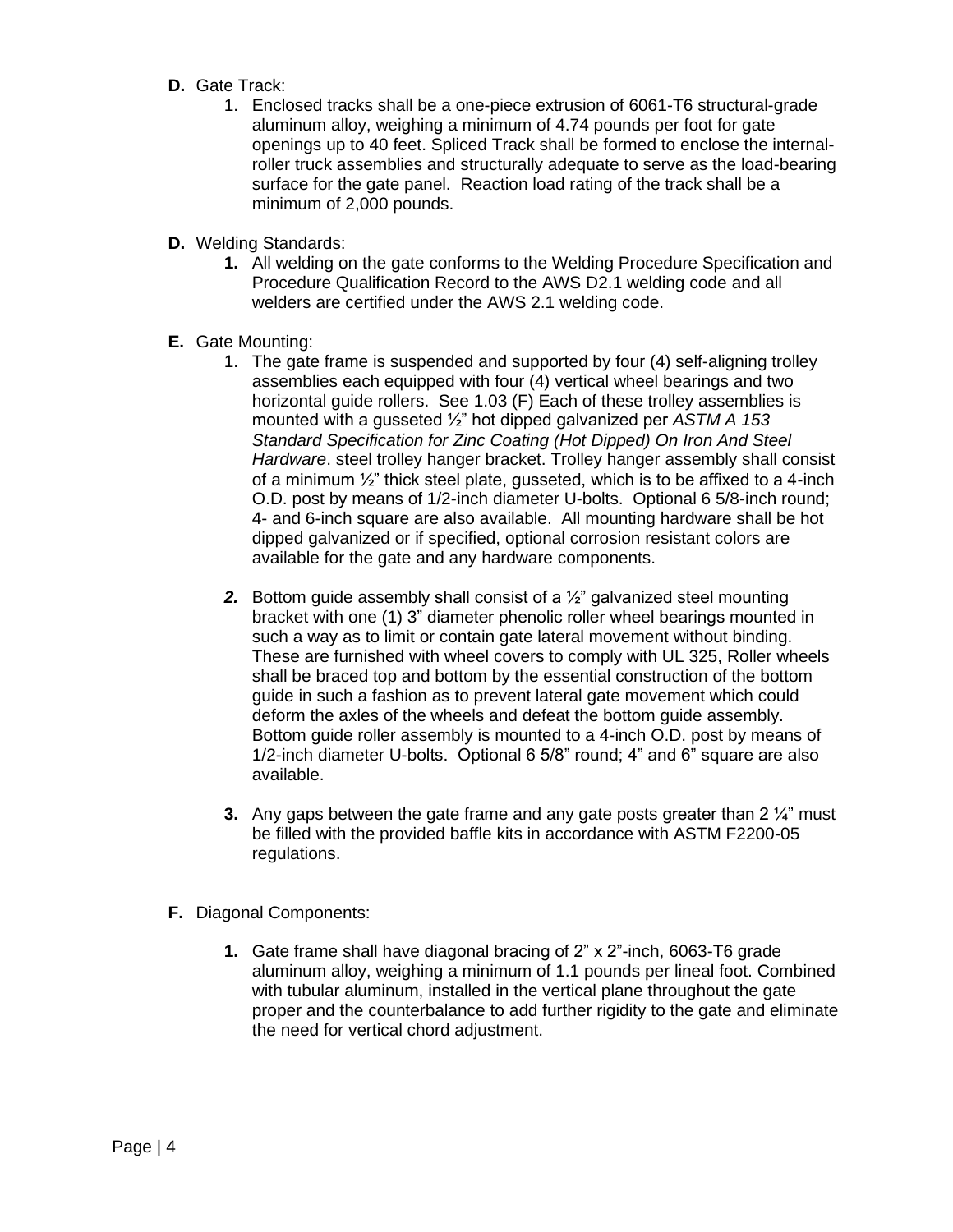- **G.** Gate Infill:
	- **1.** Pickets are fabricated from 1" 6063-T6 grade aluminum alloy and are punched through the ornamental channel and welded to both the top and bottom frame components on 4" gaps (or as specified).1" pressed point pickets typically 6" long are welded to the top of the frame to align with a picket below. Per ASTM F2200 and UL 325 requirements, gates with pickets that are spaced at 2 ¼" or greater must have screening installed on the gate and adjacent fence that the gate covers in the open position to prevent a  $2\frac{1}{4}$  sphere from passing through the picket spacing.

# **2.04 GATE POSTS:**

**A.** Two (2) pair or "sets" of 4-inch O.D. posts spaced 15" apart with welded horizontal bracing at the top of the posts (provided by others) are required. Optional 6 5/8-inch round; 4" and 6" square hardware components are available if required for those post sizes and shapes. Completed gate assembly shall be erected on a pair of 4-inch or 6 5/8-inch O.D. schedule 40 galvanized steel pipe or equal, or 4" or 6" square posts with  $\frac{1}{4}$ " wall thickness. Variation of wall thickness and footing requirements shall be specified by engineer and suitable for the soil conditions. Posts shall be installed plumb and must follow critical spacing dimensions provided.

## **2.05 FINISH:**

**A.** Standard gate finish is mill finish aluminum. Standard finish of the hardware components is hot dipped galvanized per *ASTM A 153 Standard Specification for Zinc Coating (Hot Dipped) On Iron And Steel Hardware.* If specified, optional corrosion resistant colors are available for the gate and any hardware components.

# **2.06 WARRANTY:**

**A.** System components manufactured and supplied by Pro Access Systems shall have a three-year limited warranty against defects in materials and workmanship.

# **PART 3 – EXECUTIUON:**

## **3.01**

**A.** Installation conditions should be surveyed and confirmed that they are in accordance with the site plan and installation instructions

# **3.02 INSTALLATION:**

- **A.** The equipment and related accessories of this specification section are to be installed in accordance to the equipment provider's written instructions unless otherwise specified or depicted on the project drawings.
- **B.** If the gate system includes any mechanical or automatically divides for opening or closing of the gate, the installation must comply with ASTM F 2200 and UL 325 standards.
- **C.** The gate and gate functions must adhere to ASTM F 1184 standards for aluminum cantilever slide gates, Type II, Class 2.